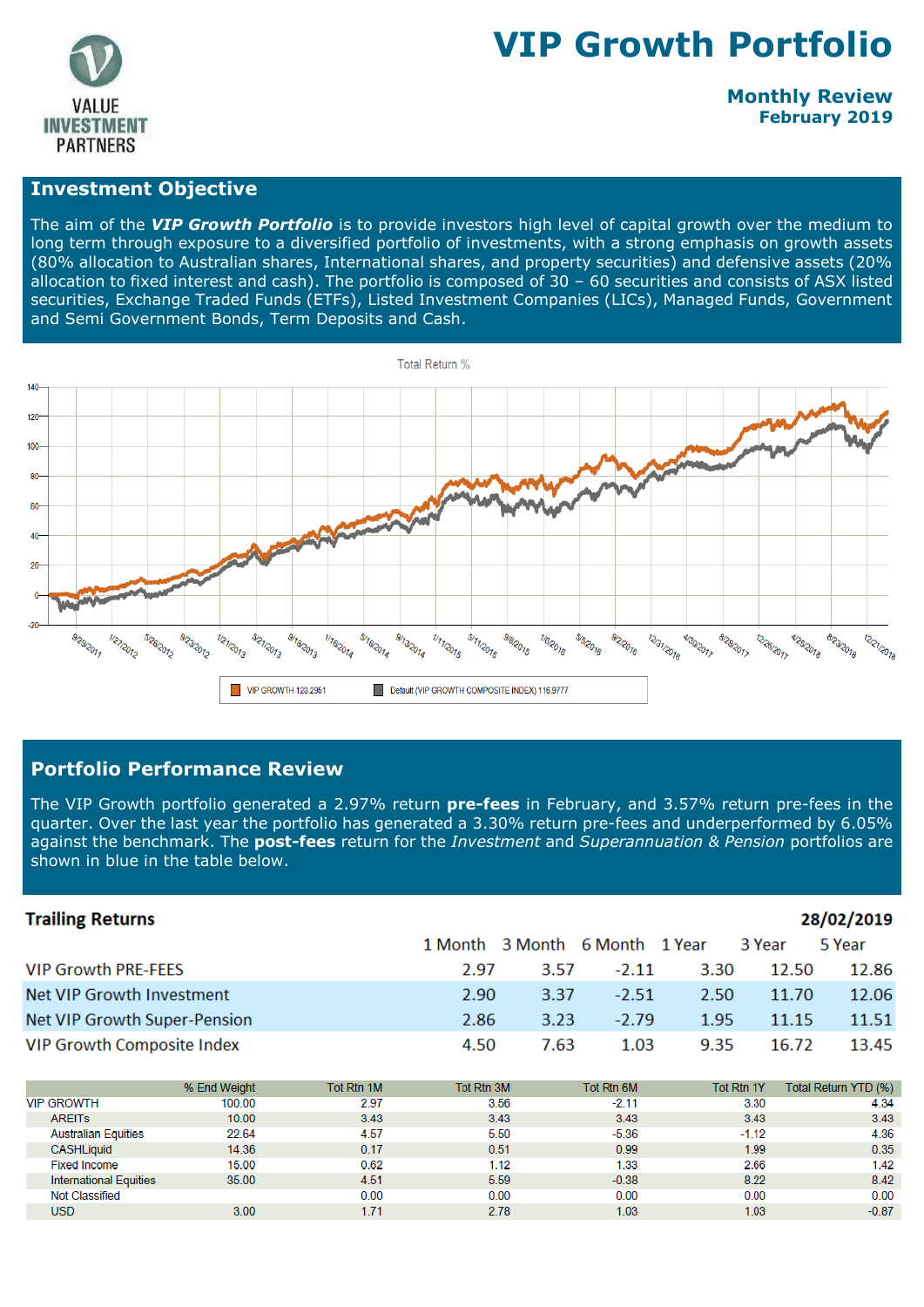# **The Month in Review February 2019**

# **Economic & Market Commentary**

The Australian and many international markets for the month of February continued to be supported by bullish momentum coming out of January as investor confidence shifts. Encouraged by; a change in expectations of the US/China trade war resolution being optimistic and positive; and many large Australian and international companies in this reporting season delivering stronger than expected results. Resulting in a 5.98% gain from the S&P/ASX 200 Index, and international markets such as the US and Japan enjoying similar tailwinds with the S&P 500 returning 2.88% and the Nikkei 225 gaining 2.87%.

Representatives and negotiators from the US and China met this month in an effort to reach an agreement on trade relations before the March 1<sup>st</sup> tariff increase deadline set by President Donald Trump. Although there have been mixed reports on the progress of discussions between the two parties and whether or not a solution would be found is up for continued speculation. One positive to emerge from the trade negotiations was President Trump's decision to delay implementing further tariffs, which may indicate that he can see a positive outcome eventuating and does not want to jeopardize the current progress by implementing a tariff on almost \$200 billion USD of Chinese goods. As a result, investors have grown bullish on the outcome of the trade negotiations and have begun to revise company stock values for more positive growth and a more stable trade environment in the future.

The RBA this month in its comments on the Australian economy has sighted significant uncertainties on economic outlook with consumption being a key contributor to that uncertainty. As a consequence, the RBA board commented that they saw scenarios where interest rates could rise or fall. The choice of the RBA not to bring certainty concerning the cash rate in the future adds to the unease felt by investors as they predict and guess on where interest rates will be in 12-months. Further noted was the reality of a notable drop in home loan approvals due to a weaker demand and a tighter credit environment but admitting that the fall of housing prices were large in comparison to historical standards, although not out of cycle and unlikely to have a large economic impact. For many individuals within the economy it would be difficult to say that there has been a material impact on consumer confidence and spending as a direct result of the decline in house prices.

The upcoming federal election has continued to way down on the Australian markets with investors bearish on the economic and investment environment under a Labor government. The proposed changes in negative gearing, franking credit refunds, capital gains tax discounts, and income tax reform has made investors nervous and represents material headwinds for the market if brought into law. The most recent Newspoll places the ALP at 53% and the Coalition at 47% on a two-party preferred basis, as even betting websites have predicted a win for the Labor party by a swing of around 20 seats.

What does this mean for investors? A positive trade outcome will continue to return certainty of the world trading system and boost equities markets, while a more certain RBA will help spur investment and reduce volatility in the Australian market. Giving reasons for optimism and bullishness further into 2019.





# **Tactical Asset Allocation & Risk/Return**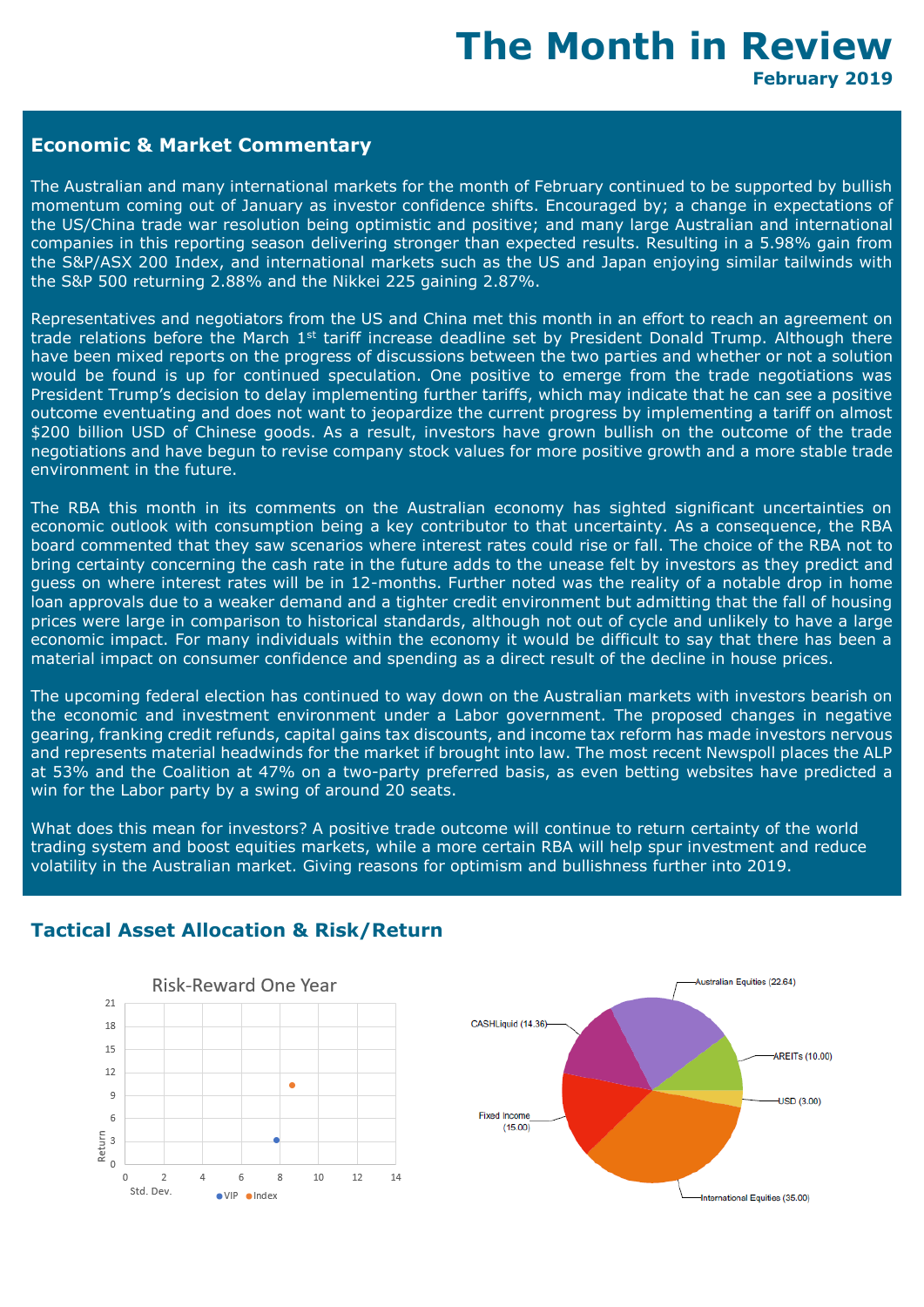# **Australian Shares Leaders Blend Portfolio Performance & Portfolio Adjustments**

The VIP Australian Share Leaders Blend portfolio generated 4.82% pre-fees return for the month and 5.17% over the last 3 months. The portfolio underperformed against the S&P/ASX 200 index over the month by 3.21% and underperformed by 7.54% over the quarter. Over the last year, the portfolio has generated a -3.56% return pre-fees underperforming the ASX 200 index by 10.60%. The **Top Contributors** were ANZ Group 11.87%, ResMed Inc 11.45%, and South32 Ltd 10.67%. The **Top Detractors** were Bendigo & Adelaide Bank -8.53%, Treasury Wine Estates Ltd -8.21%, and -3.44% Costa Group Holdings Ltd -3.44%.

In February the Investment Committee purchased stock in Treasury Wine Estates Ltd and SEEK Ltd.

#### **VIP Australian Share Leaders Blend Holdings & Sector Exposure**

|                                    | % End Weight |
|------------------------------------|--------------|
| VIP AUSTRALIAN SHARE LEADERS BLEND | 100.00       |
| <b>WESTERN AREAS LTD</b>           | 4.31         |
| SANDFIRE RESOURCES NL              | 4.40         |
| <b>WESTPAC BANKING CORP</b>        | 4.47         |
| AUST AND NZ BANKING GROUP          | 4.62         |
| BENDIGO AND ADELAIDE BANK          | 7.85         |
| <b>TREASURY WINE ESTATES LTD</b>   | 8.15         |
| COSTA GROUP HOLDINGS LTD           | 9.30         |
| <b>BHP GROUP LTD</b>               | 9.36         |
| <b>RESMED INC-CDI</b>              | 9.38         |
| RIO TINTO LTD                      | 9.43         |
| <b>SEEK LTD</b>                    | 9.43         |
| SOUTH32 LTD                        | 9.54         |
| <b>REA GROUP LTD</b>               | 9.78         |



# **International Shares Portfolio Performance & Portfolio Adjustments**

The VIP International Share Portfolio generated a 3.92% return for the month **pre-fees** and 4.08% over the last 3 months. In doing so the portfolio underperformed against the MSCI World Ex Aus (AUD) index by 1.64% for the month and underperformed by 1.10% over the quarter. Over the last year, the portfolio has generated a 7.14% return and underperformed against the index by 2.92%. The **Top Contributors** were Loftus Peak Global Disruption 6.57% and AllianceBerstein Global Equity 5.75%. The **Top Detractors** were Winton Global Alpha 0.57% and BBG AUB Bank Bill 0.17%.

In February, the Investment Committee made no changes to the portfolio.

# **VIP International Equity Holdings & Region Exposure**

|                             | % End Weight |
|-----------------------------|--------------|
| <b>VIP INTERNATIONAL</b>    | 100.00       |
| <b>BBG AUB Bank Bill</b>    | 2.05         |
| LOFTUS PEAK GLOBAL DISRUPTN | 13.22        |
| WINTON GLOBAL ALPHA FD      | 19.81        |
| PLATINUM INTERNATIONAL FUND | 20.10        |
| <b>MAGELLAN GLOBAL FD</b>   | 22.07        |
| ALLIANCEBERNSTEIN GLB EQ FD | 22.74        |